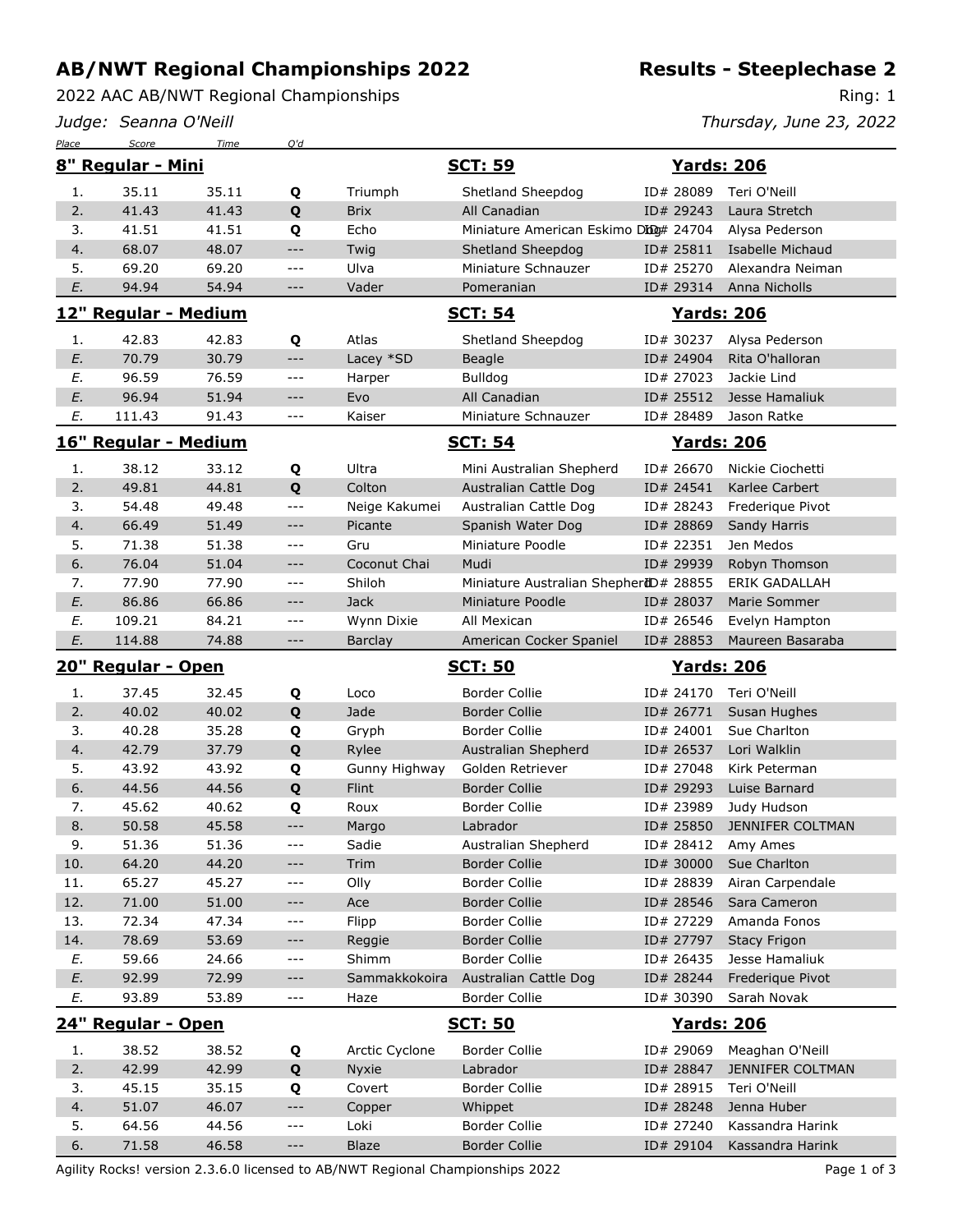## **AB/NWT Regional Championships 2022**

2022 AAC AB/NWT Regional Championships

*Judge: Seanna O'Neill*

**Results - Steeplechase 2**

Ring: 1

*Thursday, June 23, 2022*

| Place                 | Score                    | Time           | Q'd                 |                |                                          |                        |                             |  |  |
|-----------------------|--------------------------|----------------|---------------------|----------------|------------------------------------------|------------------------|-----------------------------|--|--|
|                       | 24" Regular - Open       |                |                     |                | <b>SCT: 50</b>                           | <b>Yards: 206</b>      |                             |  |  |
| E.                    | 84.01                    | 64.01          | $---$               | Uberr          | <b>Border Collie</b>                     | ID# 28922              | Jesse Hamaliuk              |  |  |
| E.                    | 98.00                    | 53.00          | $---$               | Rocket Raccoon | <b>Belgian Malinois</b>                  | ID# 26071              | Ian Thomson                 |  |  |
| 12" Special - Medium  |                          |                |                     | <b>SCT: 54</b> |                                          |                        | <b>Yards: 206</b>           |  |  |
| 1.                    | 42.97                    | 42.97          | Q                   | Arson          | Nova Scotia Duck Tolling Retrie #et 9816 |                        | Anneli Hilton               |  |  |
| 2.                    | 49.21                    | 49.21          | Q                   | Floki          | Shetland Sheepdog                        | ID# 23397              | <b>Michelle Bowcott</b>     |  |  |
| 16" Special - Open    |                          |                |                     |                | <b>SCT: 50</b>                           |                        | <b>Yards: 206</b>           |  |  |
| 1.                    | 35.97                    | 35.97          | Q                   | Freya          | All Canadian                             | ID# 24671              | Sarah Novak                 |  |  |
| 2.                    | 37.54                    | 37.54          | Q                   | Sky            | <b>Belgian Malinois</b>                  | ID# 24490              | <b>Stew Mackenzie</b>       |  |  |
| 3.                    | 58.94                    | 58.94          | $---$               | Luna           | All Canadian                             | ID# 29327              | <b>Stacy Veldhuis</b>       |  |  |
| 4.                    | 62.97                    | 62.97          | $\qquad \qquad - -$ | Koda           | All Canadian                             | ID# 26411              | Vern Trimble                |  |  |
| 5.                    | 68.15                    | 68.15          | $ -$                | Medic          | Nova Scotiaduck Tolling RetriE0#r27406   |                        | Christina Dunington         |  |  |
| 6.                    | 72.55                    | 52.55          | $---$               | Cooper         | Australian Shepherd/ Border ID#ie M931   |                        | Petra Oppermann             |  |  |
| 7.                    | 77.27                    | 57.27          | $\qquad \qquad - -$ | <b>Brick</b>   | Nova Scotia Duck Tolling Retil@#e28786   |                        | Susan McMillan              |  |  |
| E.                    | 80.20                    | 60.20          | $---$               | Sheeyna        | All Canadian                             | ID# 26837              | <b>Carol Tovell</b>         |  |  |
| Ε.                    | 85.66                    | 65.66          | ---                 |                | Quincy Jones *SDEnglish Springer Spaniel | ID# 28901              | Jane Jefferis               |  |  |
| E.                    | 92.27                    | 72.27          | $---$               | <b>Ruffy</b>   | All Canadian                             | ID# 29111              | Jennifer Scheidt            |  |  |
| Ε.                    | 93.50                    | 73.50          | $---$               | Layla          | Bernese Mountain Dog                     | ID# 26012              | Lindsey Parkin              |  |  |
| E.                    | 106.87                   | 41.87          | $---$               | Jody           | <b>Border Collie</b>                     | ID# 27080              | Sabrina Oppermann           |  |  |
| 20" Special - Open    |                          |                |                     |                | <b>SCT: 50</b>                           |                        | <u> Yards: 206</u>          |  |  |
| 1.                    | 70.90                    | 65.90          | $---$               | <b>Brodie</b>  | Labrador                                 | ID# 25329              | JENNIFER COLTMAN            |  |  |
| E.                    | 79.80                    | 49.80          | $---$               | Marcus         | All Canadian                             | ID# 27575              | <b>Teagan Neil</b>          |  |  |
| E.                    | 84.35                    | 84.35          | $ -$                | Sage           | Boxer                                    | ID# 29818              | Tammy Ranta                 |  |  |
| 4" Veteran - Mini Vet |                          |                |                     |                | <b>SCT: 71</b>                           | <b>Yards: 206</b>      |                             |  |  |
|                       |                          |                |                     |                |                                          |                        | Christina Sanders           |  |  |
| 1.                    | 38.15                    | 38.15          |                     | Quasi(modo)    | Papillon                                 | ID# 20109              |                             |  |  |
| E.                    | 84.05                    | 44.05          | Q<br>$---$          | Takoda *SD     | Pembroke Welsh Corgi                     | ID# 23511              | <b>Wendy Marteniuk</b>      |  |  |
| E.                    | 87.08                    | 47.08          | $---$               | Leo *SD        | Pembroke Welsh Corgi                     | ID# 26213              | Wendy Marteniuk             |  |  |
|                       | 8" Veteran - Medium Vet  |                |                     |                | <b>SCT: 65</b>                           | <u> Yards: 206</u>     |                             |  |  |
| 1.                    | 54.67                    | 54.67          | Q                   | Truman         | Miniature Schnauzer                      | ID# 22268              | Mikayla Ironside            |  |  |
| 2.                    | 57.86                    | 57.86          | Q                   | Spunky         | Miniature Schnauzer                      | ID# 28308              | Mikayla Ironside            |  |  |
|                       | 12" Veteran - Medium Vet |                |                     |                | <u>SCT: 65</u>                           | <b>Yards: 206</b>      |                             |  |  |
| 1.                    | 46.18                    | 46.18          |                     | Excel          | Shetland Sheepdog                        | ID# 21045              | <b>Mollie Harris</b>        |  |  |
| E.                    | 117.53                   | 57.53          | Q<br>$---$          | Eli Jones *SD  | English Cocker Spaniel                   | ID# 23207              | Jane Jefferis               |  |  |
| E.                    | 118.43                   | 98.43          | ---                 | Fonzie         | Wire Fox Terrier                         | ID# 21504              | Lorraine Kildaw             |  |  |
|                       | 16" Veteran - Open Vet   |                |                     |                | <b>SCT: 60</b>                           | <u> Yards: 206</u>     |                             |  |  |
|                       |                          |                |                     |                |                                          |                        |                             |  |  |
| 1.                    | 42.45                    | 42.45          | Q                   | Jake<br>Gemma  | Golden Retriever<br>Labrador Retriever   | ID# 24518              | Kirk Peterman<br>Cathy Tomm |  |  |
| 2.<br>3.              | 43.96<br>44.71           | 43.96<br>39.71 | Q                   | Ruger          | Australian Kelpie                        | ID# 22797<br>ID# 22245 | Karsten Keys (Junior)       |  |  |
| 4.                    | 50.06                    | 40.06          | Q<br>Q              | Czar           | Australian Cattle Dog                    | ID# 20034              | Leona Michael               |  |  |
| 5.                    | 59.59                    | 59.59          | Q                   | Pippa          | English Springer Spaniel                 | ID# 25278              | Emma Fraser                 |  |  |
| 6.                    | 64.80                    | 44.80          | $---$               | Sharlie        | All Cdn                                  | ID# 23107              | Carolle Sutter              |  |  |
| 7.                    | 64.80                    | 44.80          | $---$               | Dazzle         | <b>Bearded Collie</b>                    | ID# 22604              | Leslie Dawson-North         |  |  |
| 8.                    | 75.04                    | 55.04          | $---$               | Ruckus         | All Canadian                             | ID# 22379              | Marg Edwards                |  |  |
| 9.                    | 75.23                    | 50.23          | ---                 | Texx           | <b>Border Collie</b>                     | ID# 21004              | Jesse Hamaliuk              |  |  |
| E.                    | 49.64                    | 19.64          | $---$               | Taury          | <b>Border Collie</b>                     | ID# 23386              | Meaghan O'Neill             |  |  |